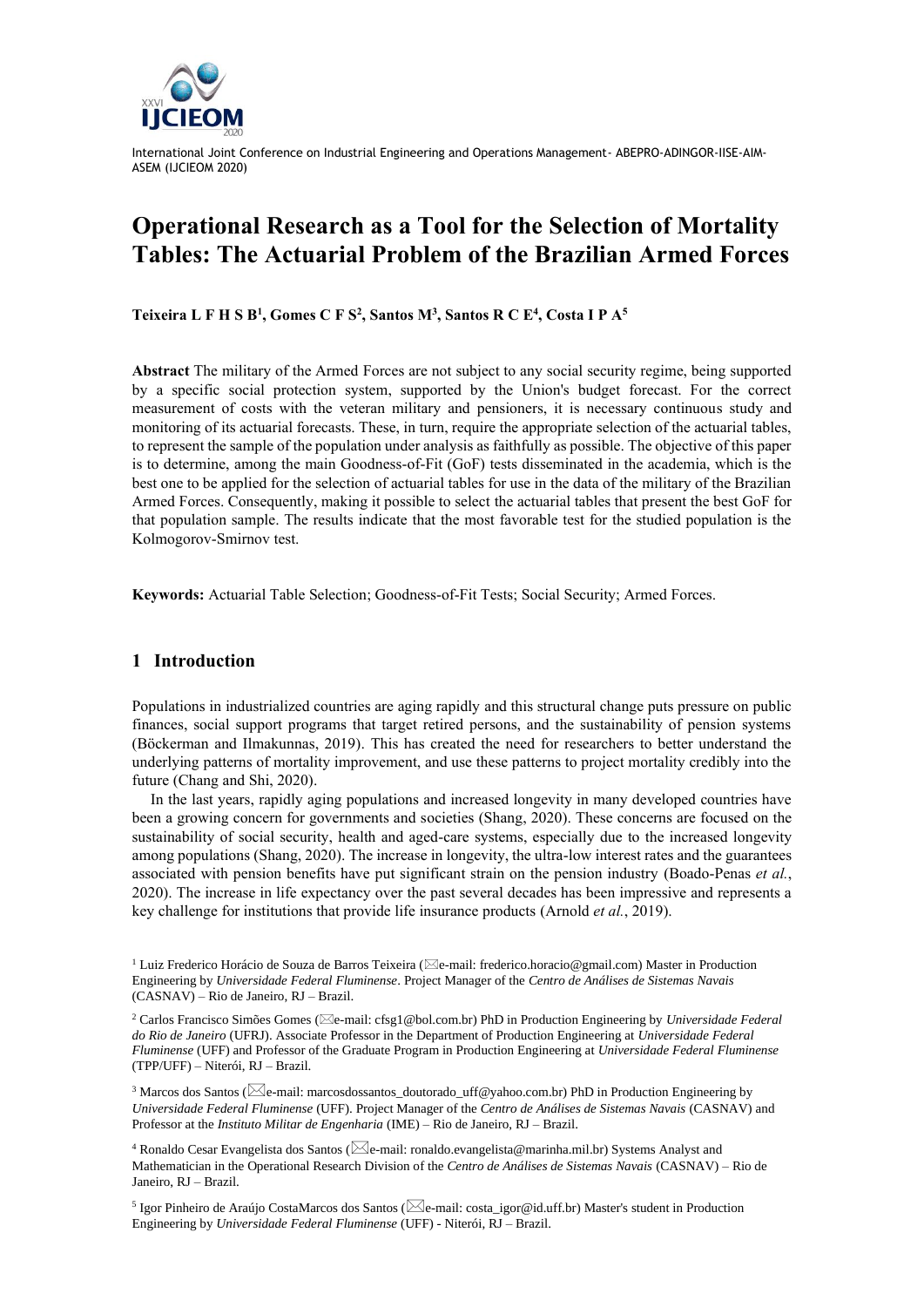

Aiming to increase public governance, the Federal Court of Accounts (FCA) urged the Brazilian Ministry of Defense (MoD), from 2010, to carry out annually a projection of actuarial costs with pensioners of the Armed Forces (AF), considering a time horizon of 75 years. This task proved to be a great organizational challenge, due to the large volume of data, the computational effort required by these mathematical calculations and uncertainties involved (Gomes; Santos; Martins, 2017). In these cases, the Operational Research (OR) presents great relevance, because it makes use of mathematical and/or logical models to solve real problems, presenting a highly multidisciplinary (Costa *et al.*, 2020; Santos *et al.*, 2015).

Actuarial Calculation applies scientific and technical principles of many other subjects, including mathematics, probability theory and statistics, to problems involving risk, uncertainty and finance (Bühlmann, 1997; Ogborn, 1956). Actuarial projections of income and expenses are important to ensure actuarial balance and reduce the risk of lack of liquidity, enabling public agencies to provide resources for subsequent years (Gomes *et al.*, 2017). The purpose of these projections for a pension and social security entity, therefore, would be to quantify the estimated future costs with payment of benefits and the estimated future revenues of contributions from participants. According to Tenório *et al.* (2020), the AF has been facing successive budget restrictions, which requires resources to be used as efficiently as possible.

For the correct projection of actuarial costs, on the other hand, it is necessary to determine the actuarial tables of mortality and disability that best represent the expectations of decrements, that is, death and disability of the population studied. This article aims to determine, among the main Goodness-of-Fit (GoF) tests disseminated in the academia, which test best applies for the selection of actuarial table for use in the data of the Brazilian AF. Secondly and consequently, select, from the application of GoF tests, which is the actuarial table that best represents the particularity of AF staff. In this paper, the calculation was limited to the best mortality table for the group of active, inactive and pensioner militaries.

## **2 Background**

Actuarial Tables are tables containing biometric and social characteristics of a certain population for risk analysis and expectations in Actuarial Sciences. The tables selected in an actuarial study must effectively represent the biometric events (death, disability, disease, etc.) to which the analyzed population is submitted, and should be chosen based on historical experience and the perspectives of the sample. Most studies of seasonal variation in mortality rely on aggregated death counts at the population level. The use of actuarial tables mismatched from reality can result in cumulative actuarial losses or gains over time, creating structural imbalances to the system (Teixeira, 2020).

The actuarial table is the basic tool for analyzing population change, being the oldest demographic model in use, having been used historically to measure the longevity of a population (Castro, 1997). The earliest known tables date back to the 3rd century, but modern actuarial ones were developed from the 17th century. Since then, its practical applications have been diversified, with new relationships developed and functions improved. The Actuarial Tables are the foundation for any product in the social security area and may come from data from demographic censuses or the insurance companies' experience (Santos, 2018).

GoF tests are statistical methods that allow to examine how well a sample of data agrees with a certain distribution, as its population. The objective of the GoF tests is to evaluate whether two frequency distributions are approximately identical or if they are considered heterogeneous (D'Agostino and Stephens, 1986).

Although there is no single internationally standardized definition for the GoF tests, the Glossary of Statistics presents a general concept about the English term Goodness-of-Fit (Assis, Janilson Pinheiro de; Souza, Roberto Pequeno de; Dias, Santos, 2019): "Statistical test of probability distribution model, in which the observed proportions are adjusted to the expected proportions, mathematically deduced or established according to some theory. It is also called Goodness-of-Fit" (Assis; Dias, Santos, 2019).

GoF tests consist of verifying the suitability of a probabilistic model to a data set. In the GoF tests, there is a null hypothesis  $H_0$  that X, a random variable, follows a declared probability law  $F(x)$ . The techniques of these tests consist of mathematical models to measure the conformity of the data of a sample, that is, set of values of x with the hypothetical distribution; or, equivalently, with its discrepancy about it. In other words, the basic concept is that, given a random sample of size n, observed from a random variable X, it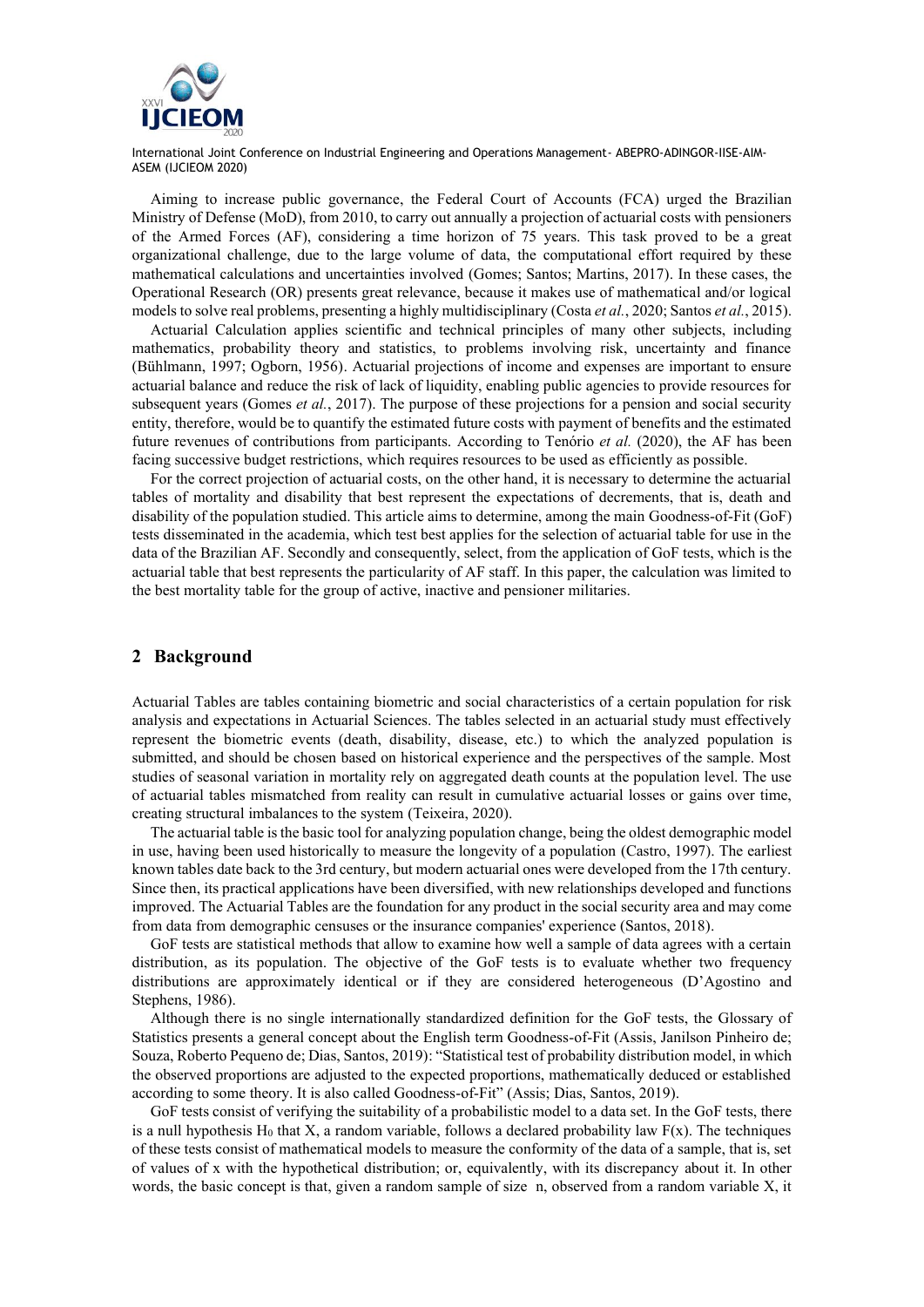

is desired to test the null hypothesis  $H_0$  that the sample follows a certain distribution function  $F(x)$ , confronting it with the alternative hypothesis  $H_1$  that the sample does not follow the distribution function  $F(x)$ :

 $H_0$ : X has distribution F (x) vs H<sub>1</sub>: X has no distribution F(x).

In the formal structure of the adhesion test, the null hypothesis H0 can be a simple hypothesis, when  $F(x)$  is specified completely or H0 can provide an incomplete specification and then it will be a compound hypothesis. Among the most used GoF tests in actuarial studies and the social security market, the Quisquare, Kolmogorov-Smirnov (KS) and Quadratic Measure Deviation (QMD) tests were selected (Teixeira, 2020).

## *2.1 Qui-square test*

To test whether the calculated discrepancies have statistical significance, the index  $x^2$  is calculated and compared to the same factor  $(x^2_{critical})$ , obtained from the qui-square distribution table (Santos, 2018). The test statistic can be calculated by (1):

$$
x^2 = \sum_{i=1}^n \frac{(o_i - \varepsilon_i)^2}{\varepsilon_i} \tag{1}
$$

Where  $x^2 = Qui$ -square Test Statistics; O = Observed Frequency; E<sub>i</sub> = Expected frequency.

The result  $x^2$  expresses the divergence between the observed frequency and the expected frequency and, the lower this value, the greater the probability of not rejecting the hypothesis of GoF. Once the variable  $x^2$ is calculated, it is compared to  $x^2$ <sub>critical</sub>, considering the level of arbitrary significance and the degrees of freedom considered in the test (Barceló, 2018).

## *2.2 Kolmogorov Smirnov (KS) test*

The KS test statistic is calculated from the supreme value, that is, the maximum of the values in a certain interval (Kolmogorov, 1933) (2).

$$
D_n = \sup |F_n(x) - F_0(x)| \tag{2}
$$

Where  $F_n(x)$  and  $F_0(x)$  represent the cumulative distribution functions of expected and observed deaths, respectively. The statistic of test  $D_n$  will be the greatest vertical distance between  $F_n$  (x) and  $F_0$  (x) that is (3):

$$
D_n = \max\{|D_n^-|, |D_n^+|\}\tag{3}
$$

Where  $D_n^- = F(x_{k-1}) - F_0(x_k)$ ; and  $D_n^+ = F(x_k) - F_0(x_k)$ . The KSz statistic can be calculated by (4):

$$
K S_Z = \sqrt{n} D_n \tag{4}
$$

The critical value of the statistical distribution of KS is compared with the tabled and  $H_0$  will be rejected if  $D > D_{\text{tabled}}(\alpha)$ .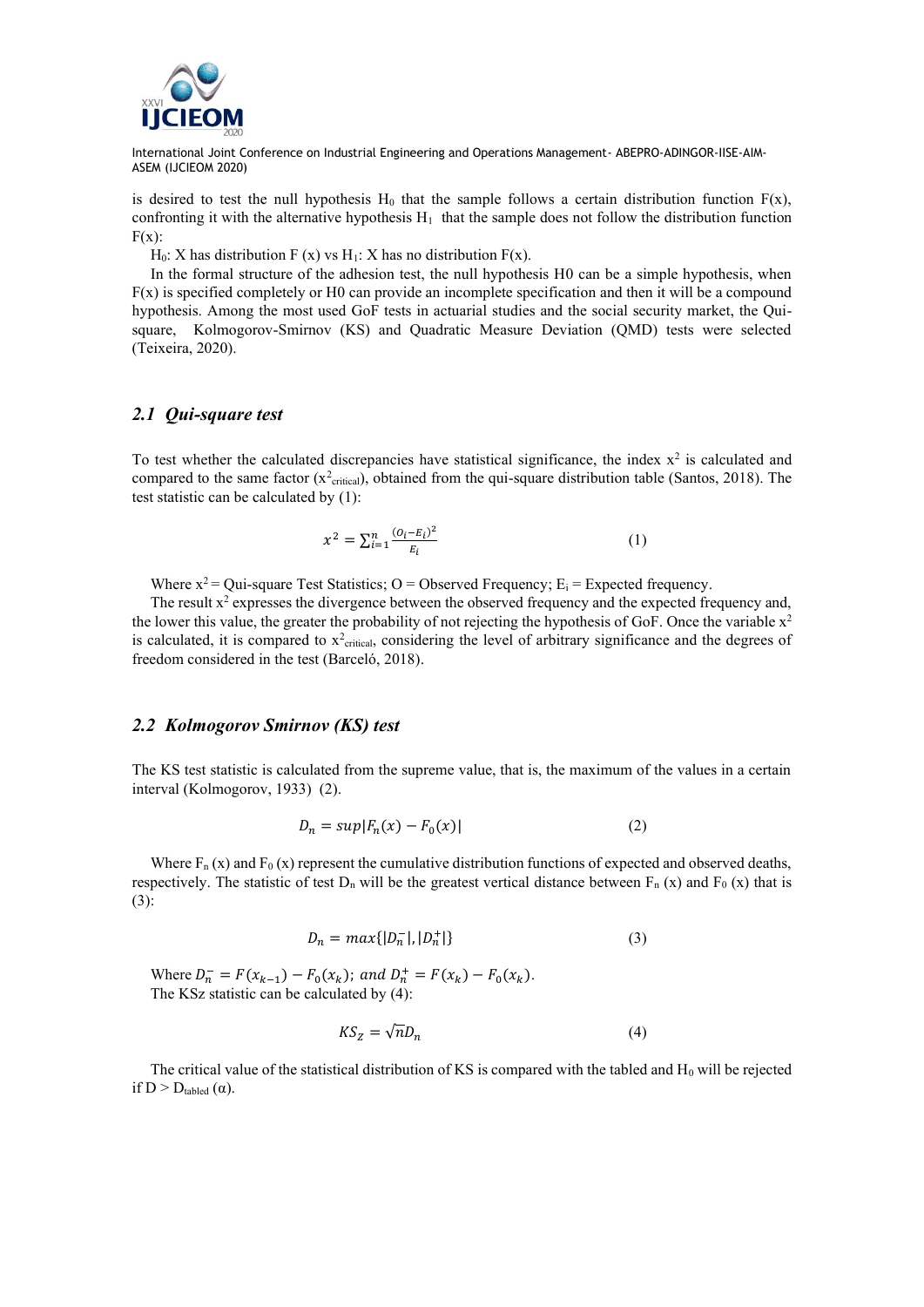

## *2.3 Quadratic Measure Deviation (QMD)*

Given a series of measures of magnitude, the differences between the measured values and the most likely value,  $\bar{\chi}$ , are called deviations or residues (Armstrong and Collopy, 1992). A way to measure dispersion could be the quadratic measure deviation, defined by (5):

$$
S_{RMS} = \sqrt{\frac{\sum_{i=1}^{n} (\delta x_i)^2}{n}}
$$
 (5)

Where  $S_{RMS}$  is the Quadratic Measure Deviation in the event occurrence;  $\delta x_i$  is the difference between the expected and observed probabilities of the event.

## **3 Selection of Actuarial Tables**

A conceptual model for the selection of Actuarial tables, called Adherence Cube, represented by a threedimensional matrix that contains the original, aggravated and unburdened probabilities of death/disability was proposed by Gomes, Santos and Martins (2017). The first dimension of this cube indicates the actuarial tables of death or disability and the second dimension corresponds to the ages of the participants (Gomes; Santos; Martins, 2017). The third dimension refers to 198 variations, representing 99 aggravations and 99 distinct percentage reductions. In addition to the aggravations and reductions percentages already explained, a fourth dimension was inserted, composed of aggravations and reductions in years of life, in the ages of the actuarial tables, was proposed the use of the "Adherence Hypercube" (Teixeira, 2020).

The application of GoF tests can be performed in two ways: from the Exact Age Calculation or to Age Classes. In the first, the test is performed for the entire population sample, considering all ages of the population. In the GoF test for age class, the sample is divided by age groups and each class represents an independent observation of the sample. In this case, the test is performed for each class and integrated to present the result that best suited that population.

It is worth mentioning that as the AF databases are quite large, historically, only the GoF test for Exact Age and not by Age Classes is used. In the present study, the two forms of testing were applied. In this paper, data from the Strategic and Managerial Information Bank (SMIB), administered by the MoD, were used. The information was consolidated in 2017 for the year 2015, referring to the Brazilian Navy (BN), Brazilian Army (BA) and Brazilian Air Force (BAF). Thus, as illustrated in Table 1, more than 1.5 million historical records were analyzed. This database includes information from the military regarding dates of birth, entry into the AF, disability, death and others, whose quantities are subdivided by active and inactive military personnel, pensioners and beneficiaries.

|  |  | <b>Table 1.</b> Quantitative of active/inactive militaries and pensioners in 2015. |  |  |  |
|--|--|------------------------------------------------------------------------------------|--|--|--|
|--|--|------------------------------------------------------------------------------------|--|--|--|

|                 | ΒN      | BA       | BAF     | AF       |
|-----------------|---------|----------|---------|----------|
| Active/inactive | 212.580 | 951.941  | 229.172 | .393.693 |
| Pensioners      | 47.985  | 101.569  | 34.652  | 184.206  |
| Total           | 260.565 | .053.510 | 263.824 | .577.899 |

**Source:** Ministry of Defense (2017).

It is worth mentioning that, in this article, a sample of data for the year 2015, although not the most recent, meets the need for research. This data volume was chosen because it was treated at the Naval Systems Analysis Centre (CASNAV) and considered more robust, consistent and coherent than other samples; moreover, because it was the same mass of data used by Santos (2018), a pioneer in actuarial modeling for AF.

The actuarial tables of mortality used in this study were: ALLG-72; American Experience; AT-49; AT-50; AT-55; AT-71; AT-83; AT-83 Male; AT-2000; AT-2000 F; BR-EMSSb-v.2010-m; BR-EMSSbv.2010-f; BR-EMSmt-v.2010-m; BR-EMSmt-v.2010-f; BR-EMSSb-2015-m; BR-EMSSb - 2015 - f; BR-EMSmt-2015-m; BR-EMSmt-2015-f; CSO2001MALE; CSO2001FEMALE; CSO-41; CSO-58; CSO-80;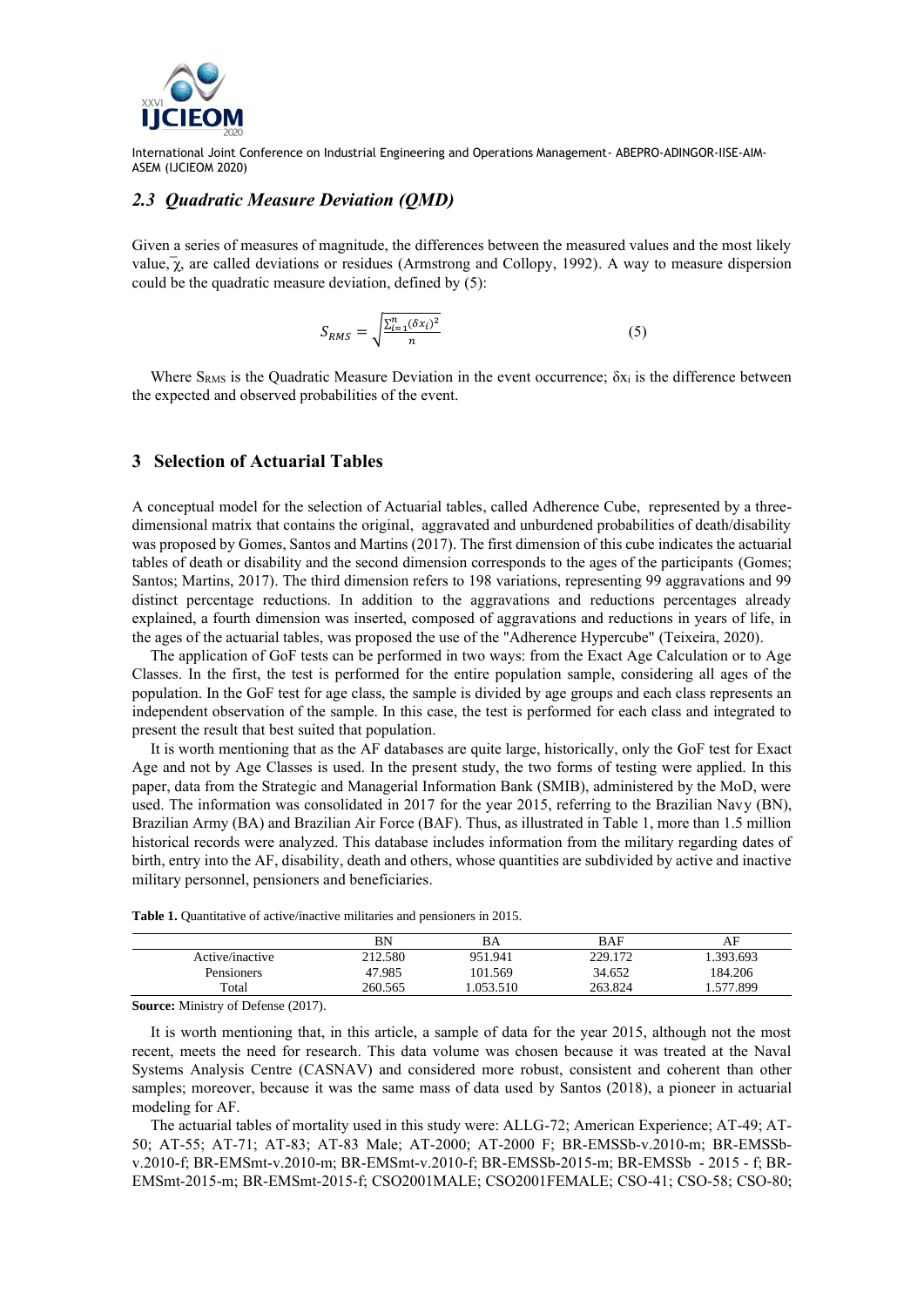

CSG-60; GAM-1971; GAM 1994 Male; GKM-70; GKM-80; GRM-80; GRF-80; GRM-95; GRF-95; American Group; Semitropical Hunter; IAPC; IBGE-2011-M; IBGE-2011-F; IBGE-2011; IBGE-2012-M; IBGE-2012-F; IBGE-2012; Prudential 1950; SGB-51; Rentiers Français ; RP-2000 - 1992 Base-Male Aggregate; SGB-71; SGB-75; USTP-61; UP-84; UP94Men; UP94Women; UP-94 MT-M-ANB; and X-17. These tables are commercial and public, so their specificities can be found on the website of the Brazilian Institute of Actuary (BIA) and on the website of the Society of Actuaries (SOA).

# *3.1 Application of GoF tests*

In the present article will be used the Qui-square, KS and QMD tests. For the application of GoF tests, the commercial software "Aderência 4D", developed by the Arcadia Systems Company, was used. The 4D Grip software uses the most modern techniques of Software engineering and, through the resources of Parallel Computing, presents the results of the tests of GoF in minimal computational time.

## **3.1.1 Exact Age Calculation Tests**

For the population of active, inactive and pensioners of the AF, GoF tests were performed for two possible entries. The first entry of mortality data considers the entire population, that is, all ages; while the second data entry considers a representative sample of this population, with the age range between 20 and 90 years, which comprises 89% of the population data.

Considering the first entry, with the entire population, there was no actuarial table that had GoF to the observed mortality data, based on the Qui-Square test. Using the Kolmogorov-Smirnov test, there was GoF of 481 tables. The table with the best adhesion was the AT-83 Male decreased by age in 3 years, according to Fig. 1.



**Fig. 1.** KS Test: The best GoF for all ages.

From the QMD test, the table with the best GoF was the CSO2001FEMALE table, which was reduced by 5%, according to Fig. 2.



**Fig. 2.** Best GoF using QMD Test for all ages.

For the second entry, with the age range between 20 and 90 years, a single table adhered to the mortality observed from the Qui-Square test: GKM-70 reduced by 61%. Using the Kolmogorov-Smirnov test, there was GoF of 1.071 tables, and the best one was verified using the BR-EMSSb-2015-M table, aggravated by 7%. From the QMD test, the table with the best GoF for the second entry aged between 20 and 90 years was the CSO20001FEMALE, reduced by 5%. Table 2 summarizes the comparison of the number of tables adhered to in each test.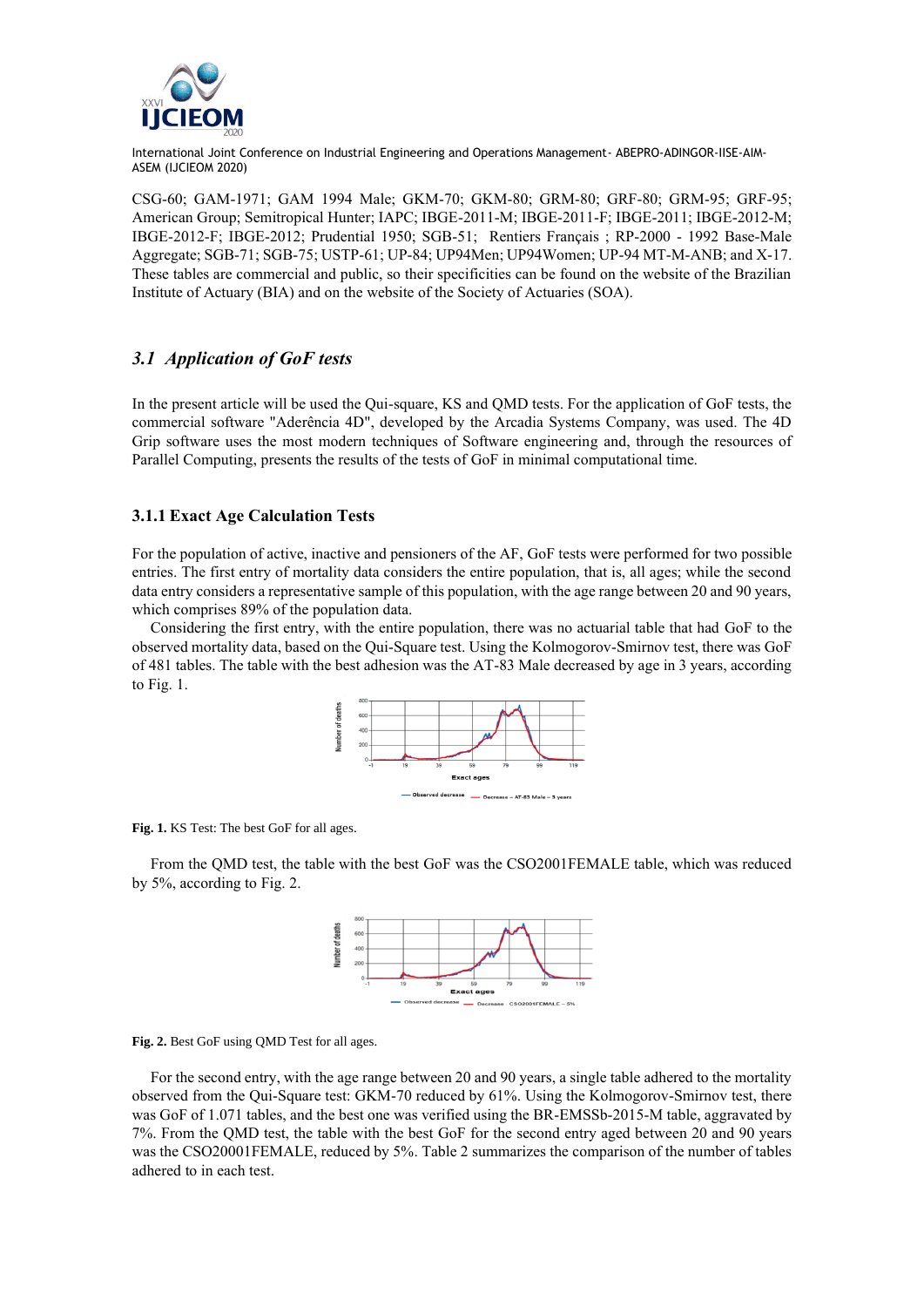

| Data \ Test                            | Oui-square       | KS  | OMD    |
|----------------------------------------|------------------|-----|--------|
| The Entire Population                  | There was no GoF | 481 | 12.667 |
| Sample aged between 20<br>and 90 years |                  | 071 | 12.667 |

**Table 2.** Number of General Mortality Tables adhered from each test.

Table 3 highlights the table that presented the best GoF in the calculation for the exact age.

**Table 3.** General Mortality Tables with the best GoF from each test.

| Data / Test            | Oui-square            | ΚS                           | OMD             |
|------------------------|-----------------------|------------------------------|-----------------|
| The Entire Population  | There was no GoF      | AT-83 Male reduced by        | CSO 2001FEMALE  |
|                        |                       | age in 3 years               | decreased by 5% |
| Sample aged between 20 | GKM-70 reduced by 61% | BR-EMSS <sub>b</sub> -2015-M | CSO 2001FEMALE  |
| and 90 years           |                       | increased by 7%,             | decreased by 5% |

#### **3.1.2 Tests by Age Classes**

Considering the first entry, with the entire population, the lowest class was established in the lower age range 0 (zero) years and age above 19 (nineteen) years. Seven intermediate classes with a ten-year amplitude were established. The upper class was established with a lower age of 90 (ninety) years and upper age of class 125 (one hundred and twenty-five) years. For this entry, there was no actuarial table that adhered to the observed mortality data from the Qui-Square test. With the KS test, there was GoF of 1.203 tables. The table with the best GoF was CSO 2001FEMALE, which was reduced by 6%.

For this same entry, considering the entire population, with the same age class division, through the QMD test, the table with the best GoF was the CSO 2001 FEMALE decreased by 7%. For the second entry, with the interval of ages between 20 and 90 years, using the Qui-Square test, there was still no actuarial table that had GoF to the observed mortality data. Using the KS test, there was GoF of 1.936 tables. The lower class of the sample was considered to be included in the age range below twenty years and older than thirty years old. Five intermediate classes with a ten-year amplitude were established. The upper class was established with a range between eighty and eighty-nine years old. For this age class division, the table with the best GoF was AT-83 reduced by 21%, as illustrated in Fig. 3.



**Fig. 3.** Best GoF using QMD Test for all ages.

For this same entry, with a sample between 20 and 90 years and with the same age class division, using the QMD test, the table with the best GoF was the CSO 2001 FEMALE reduced by 6%. As it was not possible to find an adherent table by the calculation by age classes using the Qui-square test for the two entries proposed in the Exact Age calculation, with the sole objective of continuing with the research forcing adherence, it was decided experimentally to test other age intervals. From several tests, it was empirically obtained that the age interval between 22 and 87 years, corresponding to about 79% of the population data, allows a table to be adherent. Considering, therefore, as the lower class the sample included in the age range between 22 and 32 years old, four intermediate classes with a range of 11 years were established. The upper class was established between 72 and 87 years old. For this specific entry, the only adherent table through the Qui-square test was the GKM-70, reduced by 62%.

Subsequently, for comparison purposes, with the same interval entry between 22 and 87 years, and the same division of classes, the KS test was performed. Then, 2.559 adhered tables were obtained. The best GoF one was the BR - SEMsb-v.2010F, aggravated by 91%. The QMD test was also performed from the same interval between 22 and 87 years and the same division of classes. The table with the best GoF was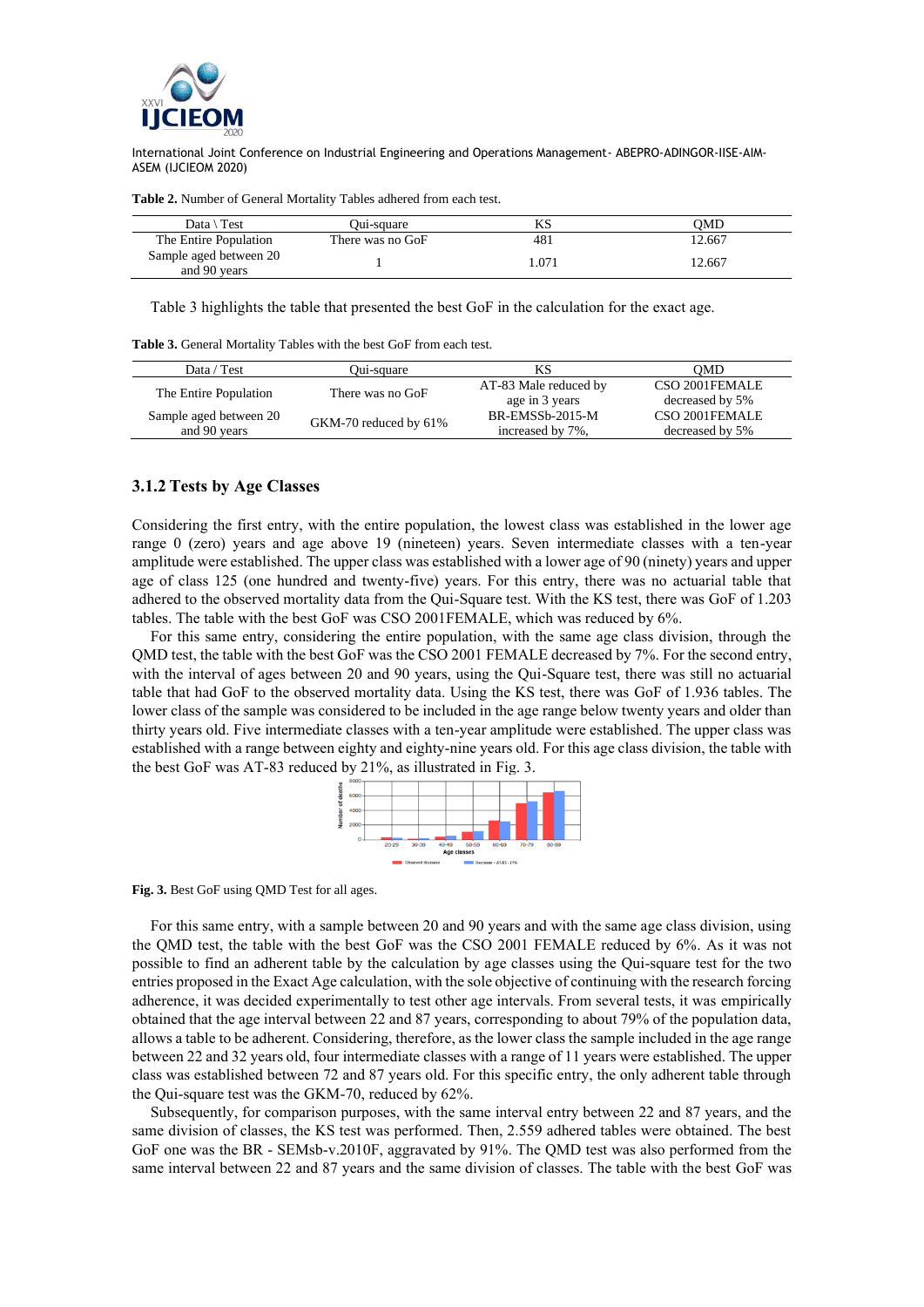

the BR - SEMsb-v.2010F, aggravated by 81%. Table 4 summarizes the comparison of the number of tables adhered to in each test.

| Data $\setminus$ Test                  | Oui-square       | KS    | OMD    |
|----------------------------------------|------------------|-------|--------|
| The Entire Population                  | There was no GoF | 1.203 | 12.667 |
| Sample aged between 20 and<br>90 years | There was no GoF | 1.936 | 12.667 |
| Sample aged between 22 and<br>87 years | 01               | 2.559 | 12.667 |

Table 5 highlights the tables that presented the best GoF in the calculation by age classes.

**Table 5.** General Mortality Tables with better GoF from each test.

| Data $\Gamma$ Test     | Qui-square              | ΚS                     | OMD                  |
|------------------------|-------------------------|------------------------|----------------------|
| The Entire Population  | There was no GoF        | CSO 2001FEMALE         | CSO 2001FEMALE       |
|                        |                         | decreased by 6%        | decreased by 7%,     |
| Sample aged between 20 | There was no GoF        | AT-83 decreased by 21% | CSO 2001FEMALE       |
| and 90 years           |                         |                        | decreased by 6%      |
| Sample aged between 22 | GKM-70 decreased by 62% | $BR - SEMsb-v.2010F$   | $BR - SEMsb-v.2010F$ |
| and 87 years           |                         | increased by 91%       | increased by 81%     |

## **4 Analysis of Results**

The tests of the previous section demonstrated that the Qui-square test is not the most appropriate for this population sample. For any table to be adherent from this test, it was necessary to reduce the sampling space and, still, the number of adhered tables was minimal. On the other hand, the Kolmogorov-Smirnov and the Quadratic Measure Deviation tests proved to be applicable for the entire data sample.

Due to the different test statistics of each type of GoF test, it is difficult to compare the results of the best-adhered tables to each test applied differently. In the Qui-square test, the x² statistic is calculated and the best test result is the one with the lowest value of this statistic, among those whose value is lower than the critical value derived from the Qui-Square distribution table with a significance level of 5%. In the KS test, on other hand, the p-value statistic is calculated and the best test result is the one with the lowest value of this statistic, among those whose value is lower than the critical value derived from the KS distribution table with a significance level of 5%. In the Quadratic Measure Deviation test, the best result is the lowest QMD statistic. Therefore, these are algebraic calculations and distinct mathematical quantities.

During this research, it was not found in the literature or the social security market a specific way of performing such a comparison. Therefore, the authors chose to do a qualitative analysis of the data found. After the analysis, we verified that, for this database of Active, Inactive and Pensioners Mortality, the actuarial table with the best GoF was the AT-83-Male, decreased by 3 years, based on the Kolmogorov-Smirnov test.

# **5 Final Considerations**

This research did not find in the literature or the social security market a recognized way of quantitatively comparing the results of actuarial tables in different GoF tests. This is because the different tests employ different test statistics, even in terms of mathematical quantities. Thus, the authors did a qualitative analysis of the data found, which was considered satisfactory for the objective of this specific study. It is worth mentioning, however, that the results presented in the research are sensitive to variations hypothesis, in the normative and cadastral basis.